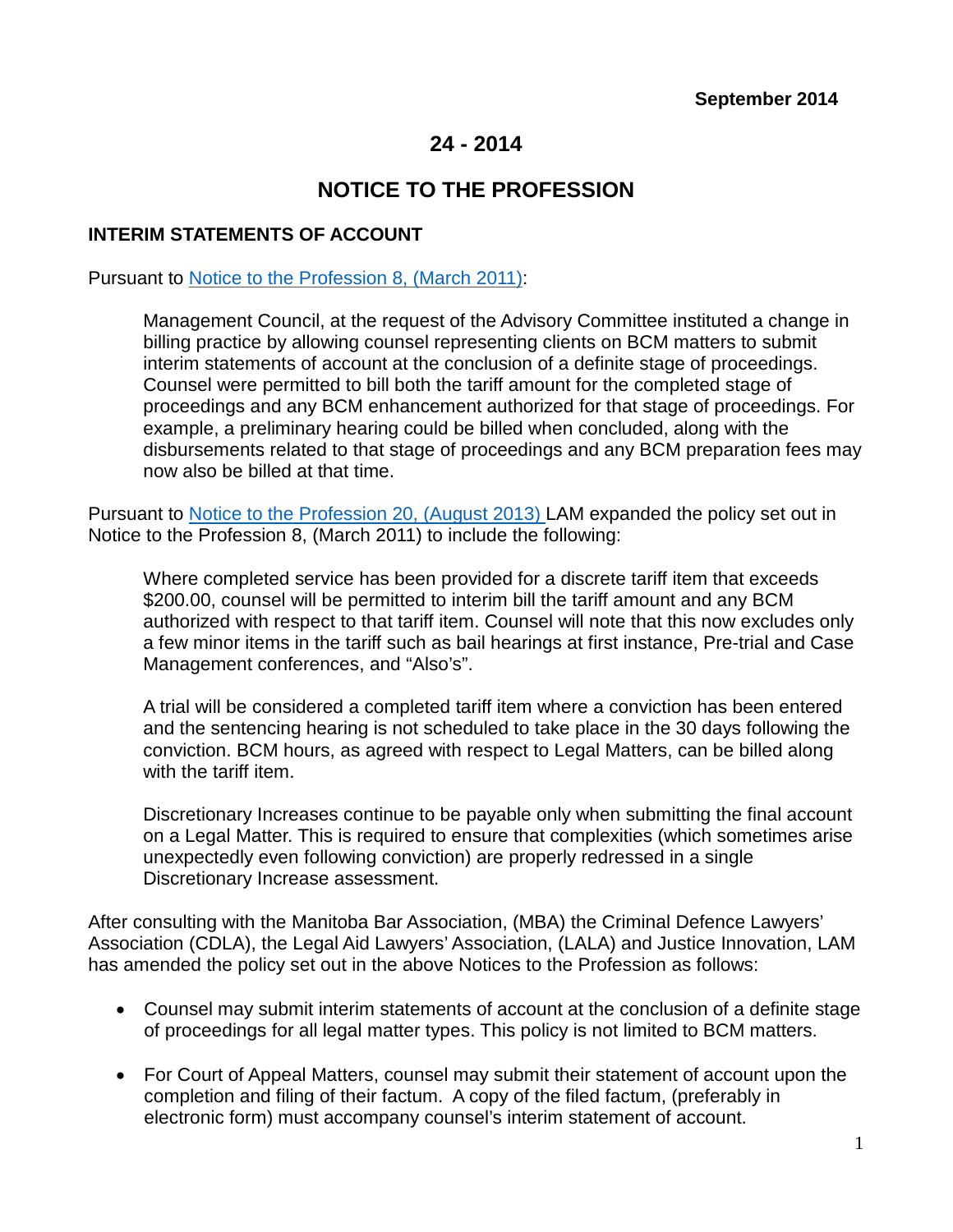- Counsel may request payment of the block tariff amount for the completed stage of proceedings, and - where "extremely unusual circumstances" exist - discretionary increases may also be requested and will be considered by the Executive Director.
- Where a discretionary increase is requested, counsel must include a written explanation justifying the requested increase. The explanation should indicate the amount payable in accordance with the tariff and the amount of the increase being requested. Counsel must also certify that, at a minimum, the number of hours of compensation requested (at the tariff rate) were necessary to conclude the tariff item.
- An itemization of time may be provided at the lawyer's discretion but will not on its own, constitute a justification of the request for "extremely unusual circumstances". The Appeal Committee of Management Council has indicated the following in previous appeal decisions:

*"Complexity of matters is to be expected, as are long hours working on cases. Whether extremely unusual circumstances exist will vary from file to file, however, counsel and/or their agents should be aware that the Appeal Committee has interpreted extremely unusual circumstances to mean circumstances that competent and experienced counsel could not have expected or foreseen, that the circumstances are out of the ordinary and such circumstances were extreme"*.

# **LAWYER COLLECTED COURT COSTS**

Pursuant to [Notice to the Profession,\(March 1996\)](http://www.legalaid.mb.ca/pdf/notices1996_2009.pdf) LAM has been paying a fee to private bar lawyers if they successfully collect court costs awarded in proceedings.. The fee paid to private bar lawyers has been 50% of court costs actually recovered.

There are currently 242 lawyers registered on LAM's private bar panel. During fiscal year ending 2014, only 7 lawyers on LAM's panel collected court costs.

Since July 2014, LAM has implemented a pilot project where clerical staff have been collecting court costs on LAM's behalf. As a result, effective October 1, 2014, LAM is suspending the operation of the policy outlined in Notice to the Profession (March 1996) until further notice.

Court costs must still be requested by counsel acting pursuant to a Legal Aid Certificate where that relief is indicated on the Certificate.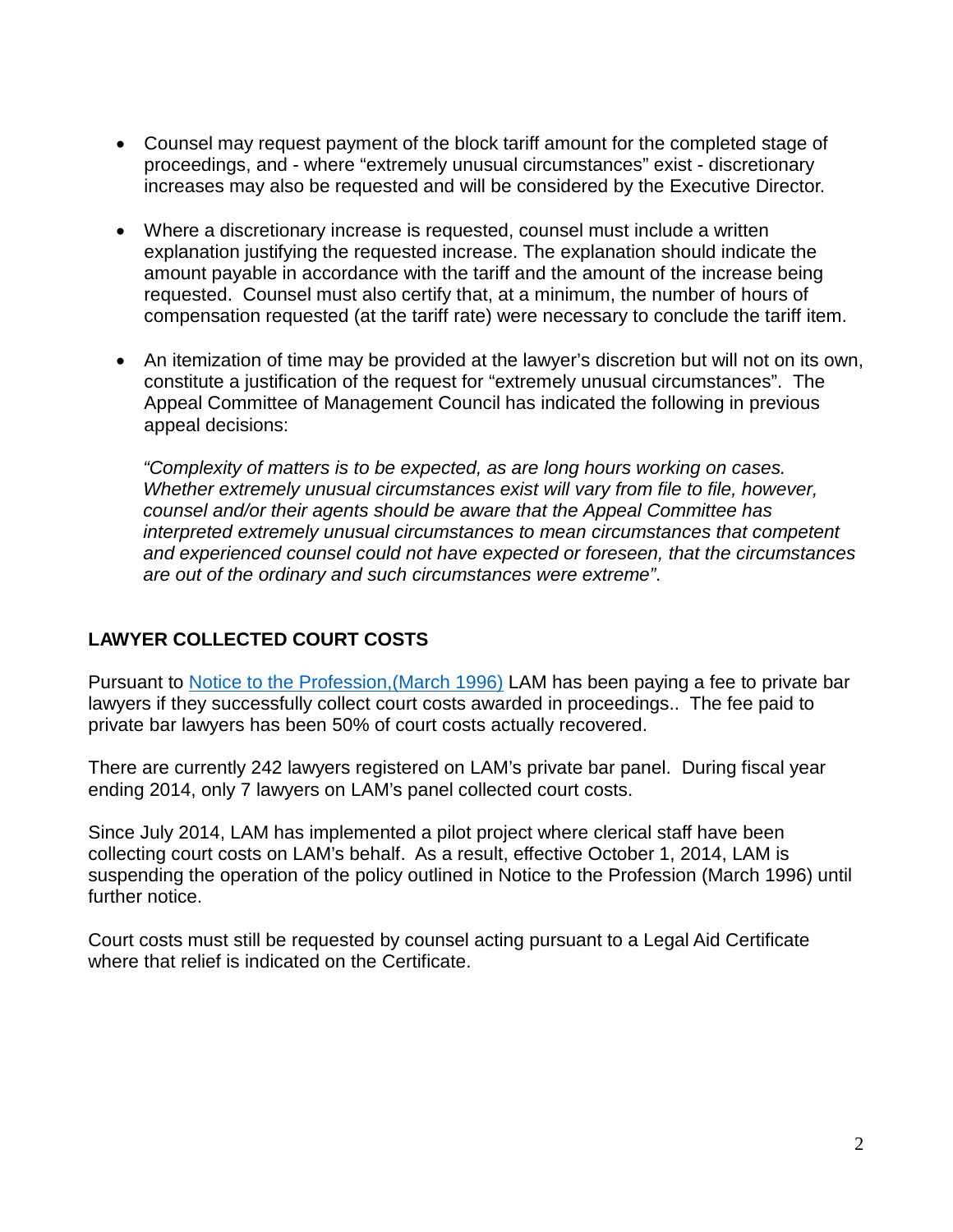#### **JUNIOR COUNSEL CERTIFICATES**

In [Notice to the Profession 16, \(June 2012\)](http://www.legalaid.mb.ca/pdf/notices2012en.pdf) LAM indicated that Junior Counsel certificates would be compensated at 50% of Senior Counsel's billings.

Since July 2014, LAM has restructured the manner in which Junior Counsel certificates are issued and paid. Junior Counsel are now offered compensation for specific tasks. A number of factors, including the actual work to be performed by junior counsel, and junior counsel's level of experience, are considered in determining the amount of compensation offered.

### **COVERAGE FOR PERSONS IN CUSTODY**

Counsel are reminded of s. 5.2.3 of the [Area Directors' Manual:](http://www.legalaid.mb.ca/pdf/ADM_EXTERNAL_May27_2014.pdf)

Applications for persons in custody have merit where:

a) an application for release has not been made and Legal Aid duty counsel is not available to make a bail application;

b) a bail application has been made and denied; or

c) the Applicant has been sentenced to incarceration and a conviction is likely to lengthen the period of incarceration or result in a significant loss of freedom or livelihood while incarcerated.

Where the only basis of merit is this section, merit extends only to representation necessary to secure the release of the Applicant or relief from the loss of freedom or livelihood.

#### **DOMESTIC VIOLENCE ENHANCED DUTY COUNSEL PROJECT**

In Notice to the Profession  $3 - 2009$ , (May 2009) LAM made the following announcement:

#### **Domestic Violence Full Service Duty Counsel Project**

The advent of the Attorney General of Manitoba's Zero Tolerance policy in 1983 has profoundly impacted the volume of spousal abuse cases in the criminal justice system. The direction to police to lay charges in virtually all cases, and reduced prosecutorial discretion, have created a substantial imbalance in the justice system for accused persons. LAM is formally establishing a Full Service Duty Counsel Project to provide services to financially eligible accused in domestic violence cases. This Project will be restricted to financially eligible persons whose applications would be refused due to insufficient likelihood of jail….